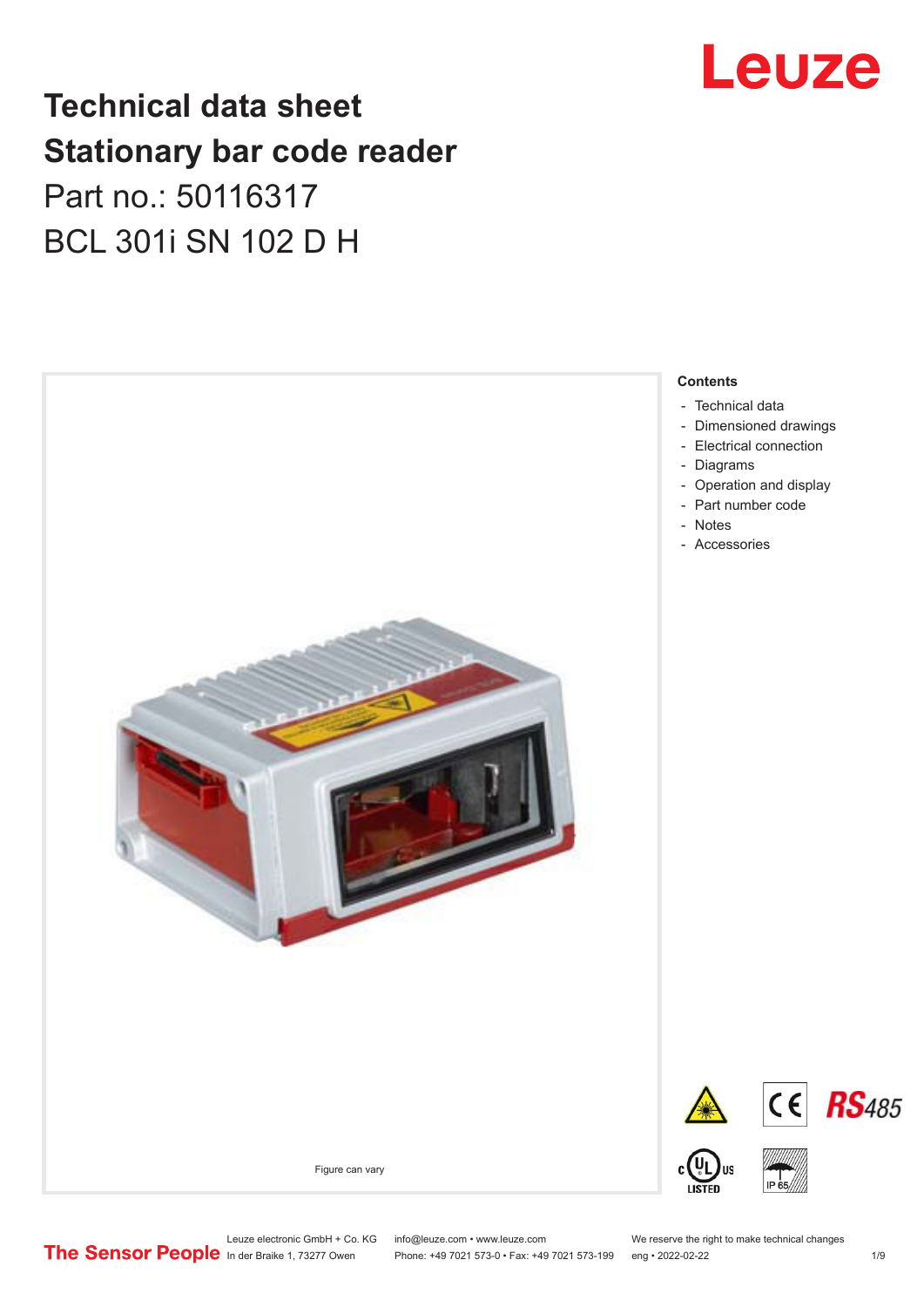### <span id="page-1-0"></span>**Technical data**

# Leuze

| <b>Basic data</b>                |                           |
|----------------------------------|---------------------------|
| <b>Series</b>                    | <b>BCL 300i</b>           |
| <b>Special version</b>           |                           |
| <b>Special version</b>           | Heating                   |
| <b>Functions</b>                 |                           |
| <b>Functions</b>                 | Alignment mode            |
|                                  | AutoConfig                |
|                                  | AutoControl               |
|                                  | AutoReflAct               |
|                                  | Code fragment technology  |
|                                  | Heating                   |
|                                  | I FD indicator            |
|                                  | Reference code comparison |
| <b>Characteristic parameters</b> |                           |
| <b>MTTF</b>                      | 110 years                 |
| <b>Read data</b>                 |                           |
| Code types, readable             | 2/5 Interleaved           |
|                                  | Codabar                   |
|                                  |                           |

| <b>Reau uala</b>                           |                                    |
|--------------------------------------------|------------------------------------|
| Code types, readable                       | 2/5 Interleaved                    |
|                                            | Codabar                            |
|                                            | Code 128                           |
|                                            | Code 39                            |
|                                            | Code 93                            |
|                                            | <b>EAN 8/13</b>                    |
|                                            | GS1 Databar Expanded               |
|                                            | <b>GS1 Databar Limited</b>         |
|                                            | <b>GS1 Databar Omnidirectional</b> |
|                                            | <b>UPC</b>                         |
| Scanning rate, typical                     | $1,000$ scans/s                    |
| Bar codes per reading gate, max.<br>number | 64 Piece(s)                        |

#### **Optical data**

| <b>Reading distance</b>                         | $50160$ mm                 |
|-------------------------------------------------|----------------------------|
| Light source                                    | Laser, Red                 |
| Wavelength                                      | 655 nm                     |
| Laser class                                     | 1, IEC/EN 60825-1:2014     |
| <b>Transmitted-signal shape</b>                 | Continuous                 |
| Usable opening angle (reading field<br>opening) | 60°                        |
| Modulus size                                    | $0.1270.2$ mm              |
| <b>Reading method</b>                           | Line scanner               |
| <b>Beam deflection</b>                          | Via rotating polygon wheel |
| Light beam exit                                 | Front                      |
|                                                 |                            |

#### **Electrical data**

**Protective circuit** Polarity reversal protection

**Performance data** Supply voltage  $U_B$ **Power consumption, max.** 27 W

| 18  30 V, DC |  |  |
|--------------|--|--|
|              |  |  |

| Inputs/outputs selectable                      |       |  |
|------------------------------------------------|-------|--|
| Output current, max.                           | 60 mA |  |
| Number of inputs/outputs selectable 2 Piece(s) |       |  |
| Input current, max.                            | 8 mA  |  |
|                                                |       |  |

| <b>Type</b>                  | MultiNet Plus, RS 485                               |
|------------------------------|-----------------------------------------------------|
| <b>RS 485</b>                |                                                     |
| <b>Function</b>              | Process                                             |
| <b>Transmission speed</b>    | 4,800  115,200 Bd                                   |
| Data format                  | Adjustable                                          |
| Start bit                    | $\mathbf{1}$                                        |
| Data bit                     | 7, 8, 9 data bits                                   |
| Stop bit                     | 1, 2 stop bits                                      |
| Parity                       | Adjustable                                          |
| <b>Transmission protocol</b> | Adjustable                                          |
| Data encoding                | <b>ASCII</b>                                        |
|                              |                                                     |
| <b>Service interface</b>     |                                                     |
| <b>Type</b>                  | <b>USB 2.0</b>                                      |
|                              |                                                     |
| <b>USB</b>                   |                                                     |
| <b>Function</b>              | Configuration via software                          |
| <b>Connection</b>            |                                                     |
|                              |                                                     |
| <b>Number of connections</b> | 1 Piece(s)                                          |
|                              |                                                     |
|                              |                                                     |
| <b>Connection 1</b>          |                                                     |
| <b>Function</b>              | <b>BUS IN</b>                                       |
|                              | <b>BUS OUT</b>                                      |
|                              | Connection to device                                |
|                              | Data interface                                      |
|                              | PWR / SW IN / OUT                                   |
|                              | Service interface                                   |
| <b>Type of connection</b>    | Plug connector, It is essential to use a<br>device. |
| No. of pins                  | connection unit when commissioning the<br>32-pin    |

#### **Mechanical data**

| Design                   | Cubic                        |
|--------------------------|------------------------------|
| Dimension (W x H x L)    | 95 mm x 44 mm x 68 mm        |
| <b>Housing material</b>  | Metal                        |
| <b>Metal housing</b>     | Diecast aluminum             |
| Lens cover material      | Glass                        |
| Net weight               | 290q                         |
| <b>Housing color</b>     | Red                          |
|                          | Silver                       |
| <b>Type of fastening</b> | Dovetail grooves             |
|                          | Fastening on back            |
|                          | Via optional mounting device |

#### **Operation and display**

| Type of display       | I FD                                              |
|-----------------------|---------------------------------------------------|
|                       | Monochromatic graphic display, 128 x 32<br>pixels |
| <b>Number of LEDs</b> | 2 Piece(s)                                        |
| Type of configuration | Via web browser                                   |

#### **Environmental data**

| Ambient temperature, operation     | $-3540 °C$  |
|------------------------------------|-------------|
| Ambient temperature, storage       | $-20$ 70 °C |
| Relative humidity (non-condensing) | $090\%$     |

Leuze electronic GmbH + Co. KG info@leuze.com • www.leuze.com We reserve the right to make technical changes<br>
The Sensor People in der Braike 1, 73277 Owen Phone: +49 7021 573-0 • Fax: +49 7021 573-199 eng • 2022-02-22 Phone: +49 7021 573-0 • Fax: +49 7021 573-199 eng • 2022-02-22 2 2 /9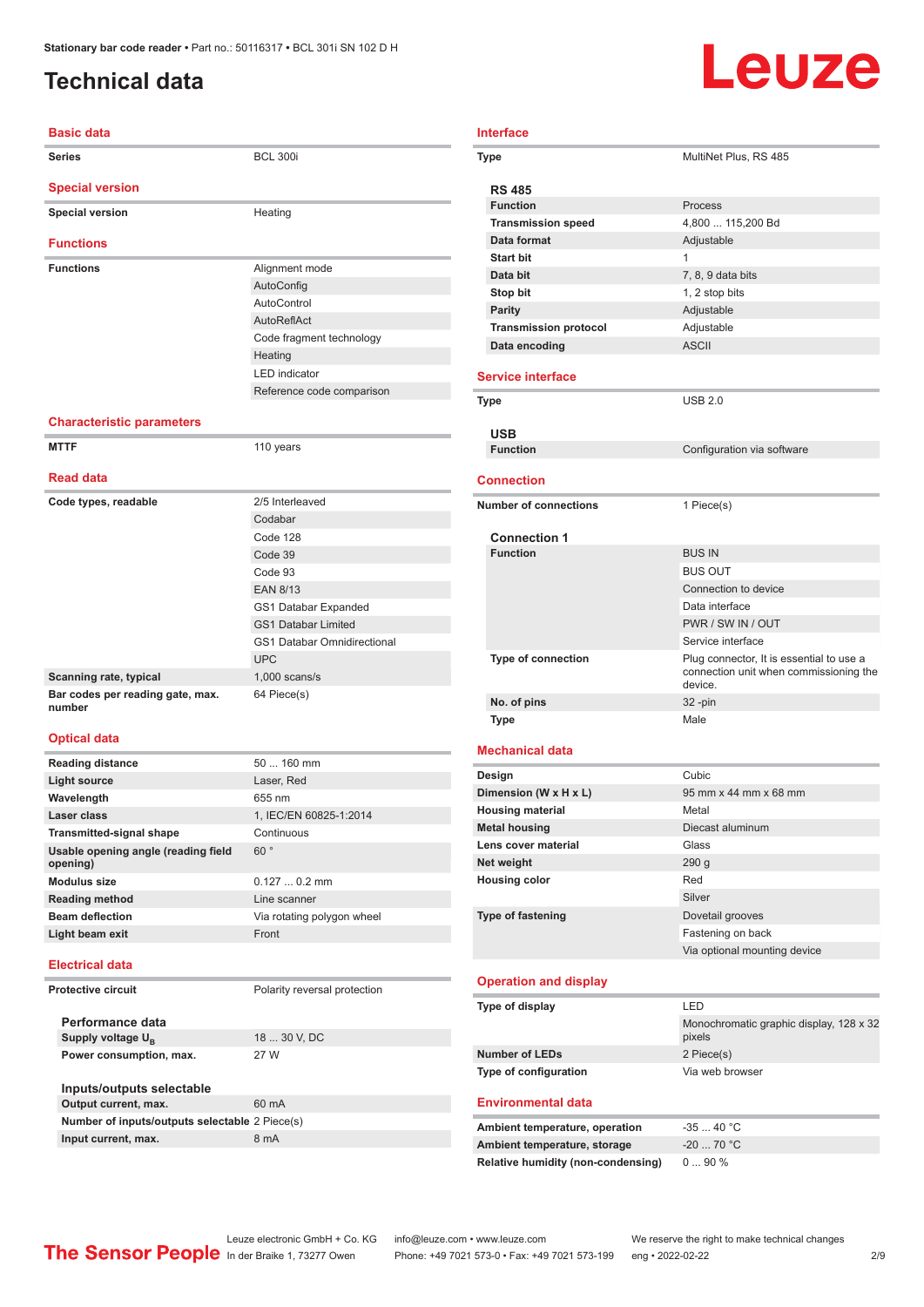### <span id="page-2-0"></span>**Technical data**

## Leuze

#### **Certifications**

| Degree of protection                                               | IP 65                    |
|--------------------------------------------------------------------|--------------------------|
| <b>Protection class</b>                                            | $\mathbf{III}$           |
| <b>Certifications</b>                                              | c UL US                  |
| Test procedure for EMC in accordance<br>with standard              | EN 55022                 |
|                                                                    | EN 61000-4-2, -3, -4, -6 |
| Test procedure for shock in<br>accordance with standard            | IEC 60068-2-27, test Ea  |
| Test procedure for continuous shock<br>in accordance with standard | IEC 60068-2-29, test Eb  |
| Test procedure for vibration in<br>accordance with standard        | IEC 60068-2-6, test Fc   |

#### **Classification**

| <b>Customs tariff number</b> | 84719000 |
|------------------------------|----------|
| <b>ECLASS 5.1.4</b>          | 27280102 |
| <b>ECLASS 8.0</b>            | 27280102 |
| <b>ECLASS 9.0</b>            | 27280102 |
| ECLASS 10.0                  | 27280102 |
| <b>ECLASS 11.0</b>           | 27280102 |
| ECLASS 12.0                  | 27280102 |
| <b>ETIM 5.0</b>              | EC002550 |
| <b>ETIM 6.0</b>              | EC002550 |
| <b>ETIM 7.0</b>              | EC002550 |

### **Dimensioned drawings**

All dimensions in millimeters

 $\overline{A}$ 





- A Optical axis
- B M4 thread (5 deep)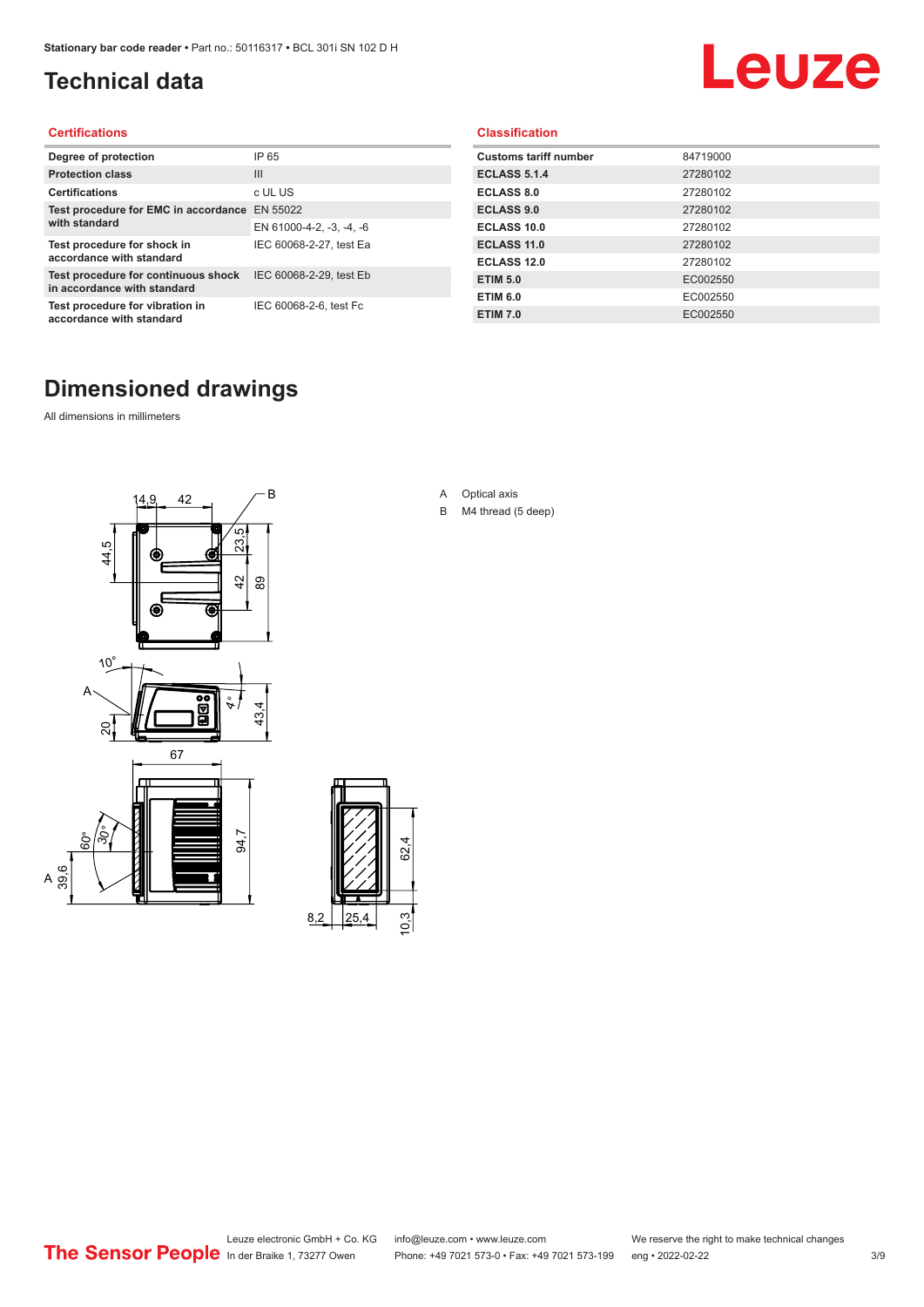#### <span id="page-3-0"></span>**Electrical connection**

## Leuze

#### **Connection 1**

| <b>Function</b>    | <b>BUS IN</b>                                                              |
|--------------------|----------------------------------------------------------------------------|
|                    | <b>BUS OUT</b>                                                             |
|                    | Connection to device                                                       |
|                    | Data interface                                                             |
|                    | PWR / SW IN / OUT                                                          |
|                    | Service interface                                                          |
| Type of connection | Plug connector                                                             |
| Type of connection | It is essential to use a connection unit when<br>commissioning the device. |
| No. of pins        | $32 - pin$                                                                 |
| <b>Type</b>        | Male                                                                       |

#### **Diagrams**

#### Reading field curve



x Reading field distance [mm]

y Reading field width [mm]

## **Operation and display**

| <b>LED</b> |            | <b>Display</b>                        | <b>Meaning</b>                  |
|------------|------------|---------------------------------------|---------------------------------|
|            | <b>PWR</b> | Green, flashing                       | Device ok, initialization phase |
|            |            | Green, continuous light               | Device OK                       |
|            |            | Green, briefly off - on               | Reading successful              |
|            |            | green, briefly off - briefly red - on | Reading not successful          |
|            |            | Orange, continuous light              | Service mode                    |
|            |            |                                       |                                 |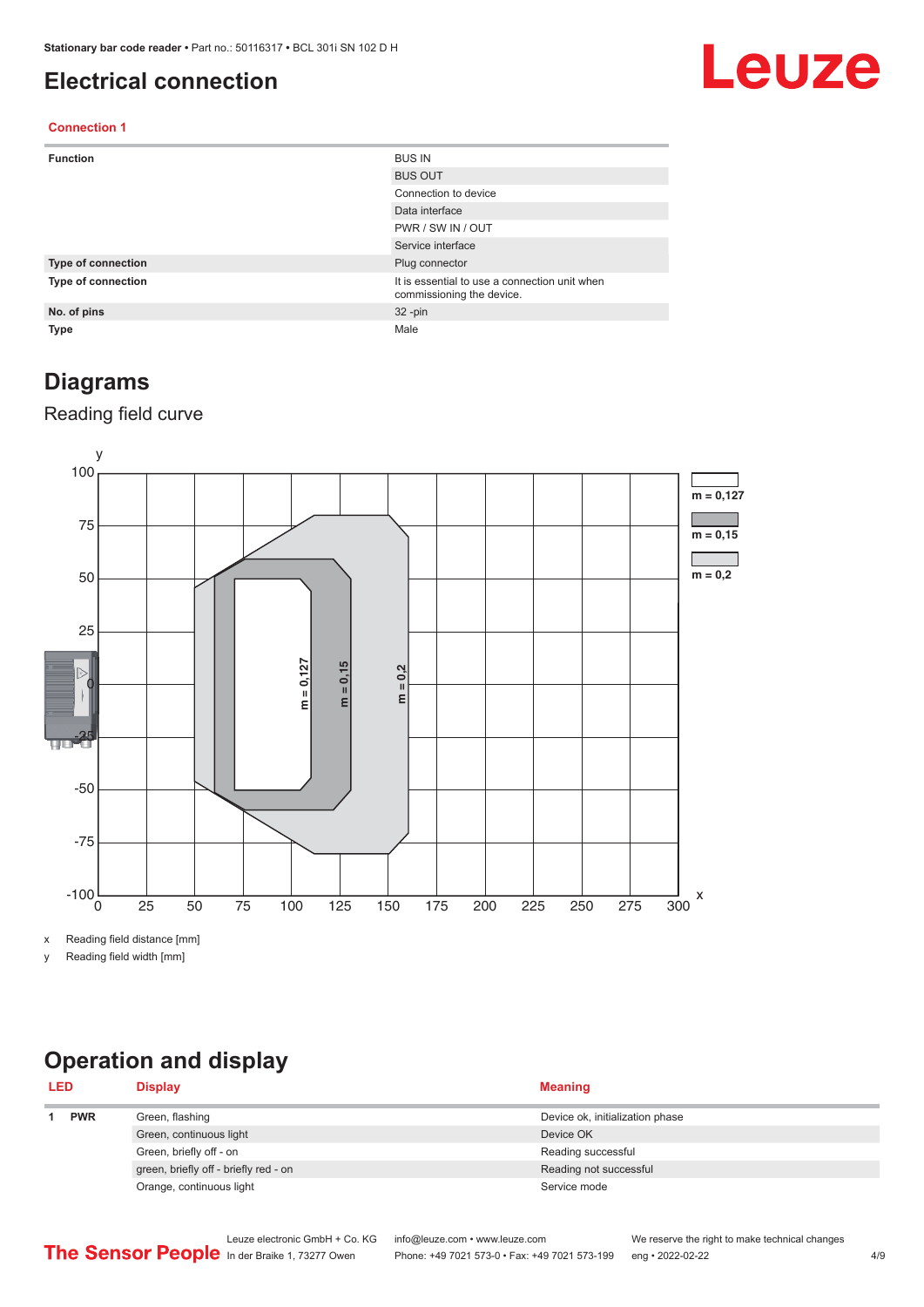#### <span id="page-4-0"></span>**Operation and display**

#### **LED Display Meaning 1 PWR** Red, flashing **Device OK, warning set** Device OK, warning set Red, continuous light Error, device error **2 BUS** Green, flashing **Initialization** Initialization Green, continuous light Bus operation of Bus operation of Bus operation of Bus operation of Red, flashing Communication error communication error communication error communication error Red, continuous light Bus error

#### **Part number code**

Part designation: **BCL XXXX YYZ AAA BB CCCC**

| <b>BCL</b>   | <b>Operating principle</b><br>BCL: bar code reader                                                                                                                                                                                       |
|--------------|------------------------------------------------------------------------------------------------------------------------------------------------------------------------------------------------------------------------------------------|
| <b>XXXX</b>  | Series/interface (integrated fieldbus technology)<br>300i: RS 232 / RS 422 (stand-alone)<br>301i: RS 485 (multiNet slave)<br>304i: PROFIBUS DP<br>308i: EtherNet TCP/IP, UDP<br>338i: EtherCAT<br>348i: PROFINET RT<br>358i: EtherNet/IP |
| YY           | <b>Scanning principle</b><br>S: line scanner (single line)<br>R1: line scanner (raster)<br>O: oscillating-mirror scanner (oscillating mirror)                                                                                            |
| z            | <b>Optics</b><br>N: High Density (close)<br>M: Medium Density (medium distance)<br>F: Low Density (remote)<br>L: Long Range (very large distances)<br>J: ink-jet (depending on the application)                                          |
| <b>AAA</b>   | <b>Beam exit</b><br>100: lateral<br>102: front                                                                                                                                                                                           |
| <b>BB</b>    | <b>Special equipment</b><br>D: With display<br>H: With heating<br>DH: optionally with display and heating<br>P: plastic exit window                                                                                                      |
| <b>CCCC</b>  | <b>Functions</b><br>F007: optimized process data structure                                                                                                                                                                               |
| <b>Ninth</b> |                                                                                                                                                                                                                                          |

| <b>Note</b>                                                                                       |  |  |  |
|---------------------------------------------------------------------------------------------------|--|--|--|
| $\psi$ A list with all available device types can be found on the Leuze website at www.leuze.com. |  |  |  |

#### **Notes**

| Observe intended use!                                                                                                                                                                                                      |
|----------------------------------------------------------------------------------------------------------------------------------------------------------------------------------------------------------------------------|
| $\%$ This product is not a safety sensor and is not intended as personnel protection.<br>₹ The product may only be put into operation by competent persons.<br>♦ Only use the product in accordance with its intended use. |

Leuze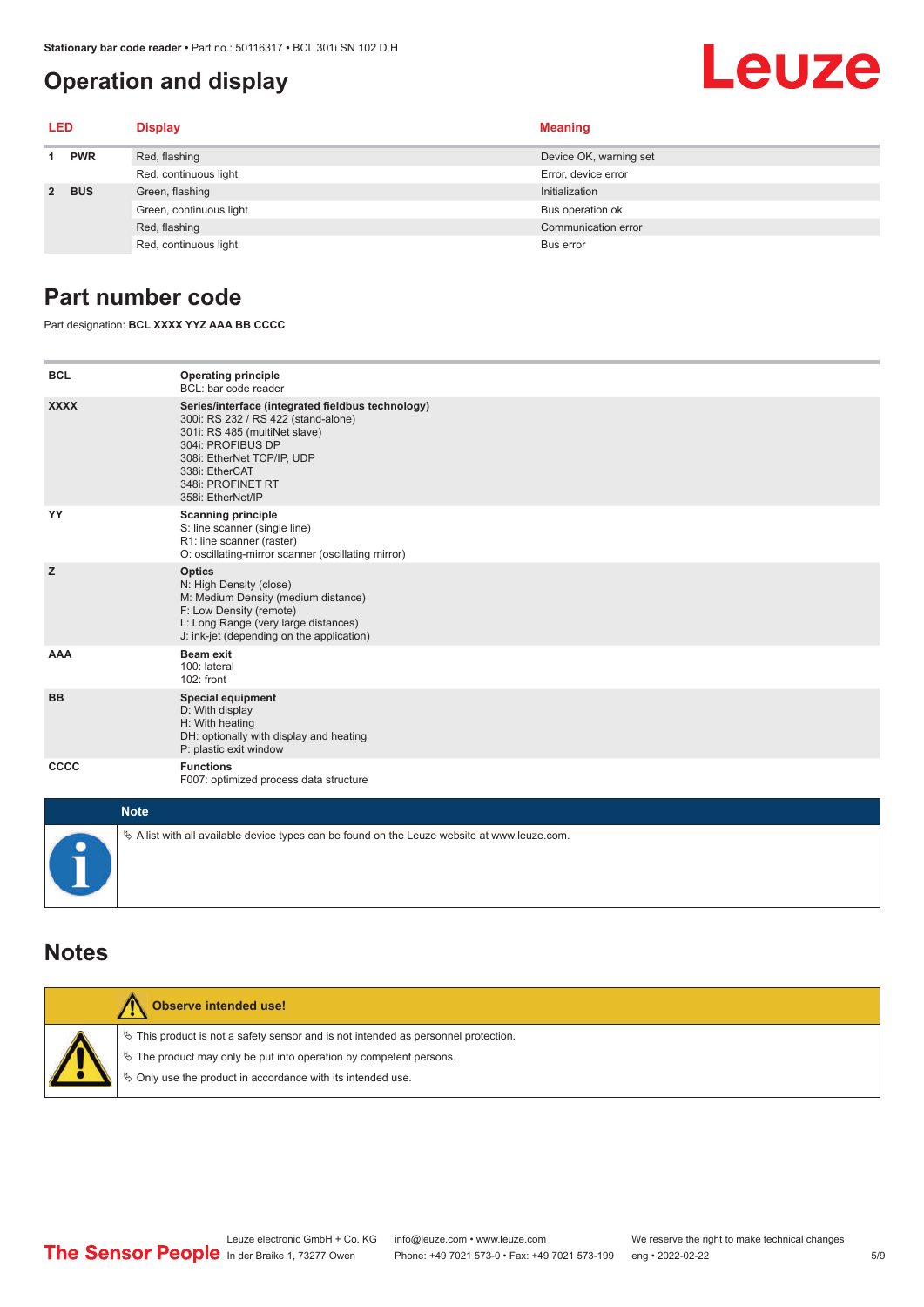#### <span id="page-5-0"></span>**Notes**

|   | <b>ATTENTION! LASER RADIATION - CLASS 1 LASER PRODUCT</b>                                                                                                                                                                                                                                                                                                                                                                                                                                                                                                   |
|---|-------------------------------------------------------------------------------------------------------------------------------------------------------------------------------------------------------------------------------------------------------------------------------------------------------------------------------------------------------------------------------------------------------------------------------------------------------------------------------------------------------------------------------------------------------------|
| 纂 | The device satisfies the requirements of IEC/EN 60825-1:2014 safety regulations for a product of laser class 1 and complies with 21 CFR 1040.10 except<br>for conformance with IEC 60825-1 Ed. 3., as described in Laser Notice No. 56, dated May 8, 2019.<br>$\&$ Observe the applicable statutory and local laser protection regulations.<br>$\%$ The device must not be tampered with and must not be changed in any way.<br>There are no user-serviceable parts inside the device.<br>Repairs must only be performed by Leuze electronic GmbH + Co. KG. |

#### **Accessories**

### Connection technology - Connection unit

| Part no. | <b>Designation</b> | <b>Article</b>             | <b>Description</b>                                                                  |
|----------|--------------------|----------------------------|-------------------------------------------------------------------------------------|
| 50114369 | MA 100             | Modular connection<br>unit | Interface: RS 232, RS 485<br>Connections: 1 Piece(s)<br>Degree of protection: IP 54 |

## Connection technology - Connection cables

|   | Part no. | <b>Designation</b>      | <b>Article</b>   | <b>Description</b>                                                                                                                                                                                 |
|---|----------|-------------------------|------------------|----------------------------------------------------------------------------------------------------------------------------------------------------------------------------------------------------|
|   | 50135243 | KD PB-M12-4A-P3-<br>050 | Connection cable | Suitable for interface: PROFIBUS DP<br>Connection 1: Connector, M12, Axial, Female, B-coded, 5-pin<br>Connection 2: Open end<br>Shielded: Yes<br>Cable length: 5,000 mm<br>Sheathing material: PUR |
| W | 50132079 | KD U-M12-5A-V1-<br>050  | Connection cable | Connection 1: Connector, M12, Axial, Female, A-coded, 5-pin<br>Connection 2: Open end<br>Shielded: No<br>Cable length: 5,000 mm<br>Sheathing material: PVC                                         |
|   | 50135248 | KS PB-M12-4A-P3-<br>050 | Connection cable | Suitable for interface: PROFIBUS DP<br>Connection 1: Connector, M12, Axial, Male, B-coded, 5-pin<br>Connection 2: Open end<br>Shielded: Yes<br>Cable length: 5,000 mm<br>Sheathing material: PUR   |

Leuze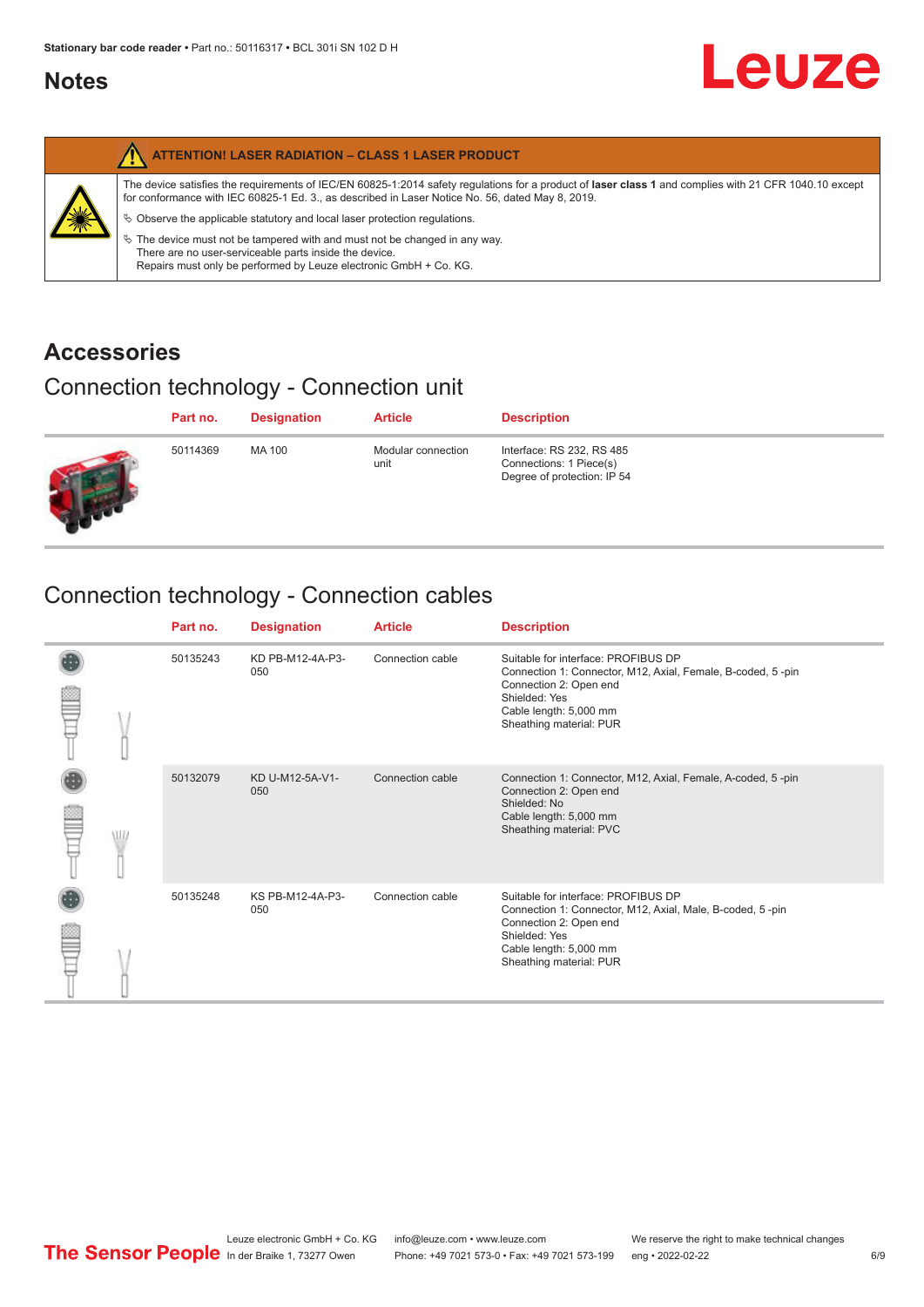## Leuze

#### **Accessories**

### Connection technology - Interconnection cables

|                       |        | Part no.   | <b>Designation</b>              | <b>Article</b>        | <b>Description</b>                                                                                                                                                                                                                    |
|-----------------------|--------|------------|---------------------------------|-----------------------|---------------------------------------------------------------------------------------------------------------------------------------------------------------------------------------------------------------------------------------|
|                       |        | 50114571 * | KB 301-3000                     | Interconnection cable | Suitable for interface: RS 232, RS 422, RS 485<br>Connection 1: Socket connector<br>Connection 2: JST ZHR, 10 -pin, 6 -pin<br>Shielded: Yes<br>Cable length: 3,000 mm<br>Sheathing material: PVC                                      |
| $\sigma^2\sigma$<br>肩 | $\Box$ | 50117011   | <b>KB USB A - USB</b><br>miniB  | Service line          | Suitable for interface: USB<br>Connection 1: USB<br>Connection 2: USB<br>Shielded: Yes<br>Cable length: 1,500 mm<br>Sheathing material: PVC                                                                                           |
|                       |        | 50135254   | KDS PB-M12-4A-<br>M12-4A-P3-050 | Interconnection cable | Suitable for interface: PROFIBUS DP<br>Connection 1: Connector, M12, Axial, Female, B-coded, 5-pin<br>Connection 2: Connector, M12, Axial, Male, B-coded, 4-pin<br>Shielded: Yes<br>Cable length: 5,000 mm<br>Sheathing material: PUR |

\* Necessary accessories, please order separately

#### Connection technology - Terminating resistors

| Part no. | <b>Designation</b> | <b>Article</b>  | <b>Description</b>                                                                                                                 |
|----------|--------------------|-----------------|------------------------------------------------------------------------------------------------------------------------------------|
| 50038539 | TS 02-4-SA         | Terminator plug | Suitable for: MultiNet Plus, PROFIBUS DP<br>Function: Bus termination<br>Connection 1: Connector, M12, Axial, Male, B-coded, 4-pin |

## Connection technology - Connection boxes

| Part no.   | <b>Designation</b> | <b>Article</b>  | <b>Description</b>                                                                                                                           |
|------------|--------------------|-----------------|----------------------------------------------------------------------------------------------------------------------------------------------|
| 50116464 * | MK 301             | Connection unit | Suitable for: BCL 301i, BPS 301i<br>Suitable for interface: MultiNet Plus<br>Number of connections: 4 Piece(s)<br>Connection: Terminal       |
| 50116469 * | <b>MS 301</b>      | Connection unit | Suitable for: BCL 301i, BPS 301i<br>Suitable for interface: MultiNet Plus<br>Number of connections: 5 Piece(s)<br>Connection: Connector, M12 |

\* Necessary accessories, please order separately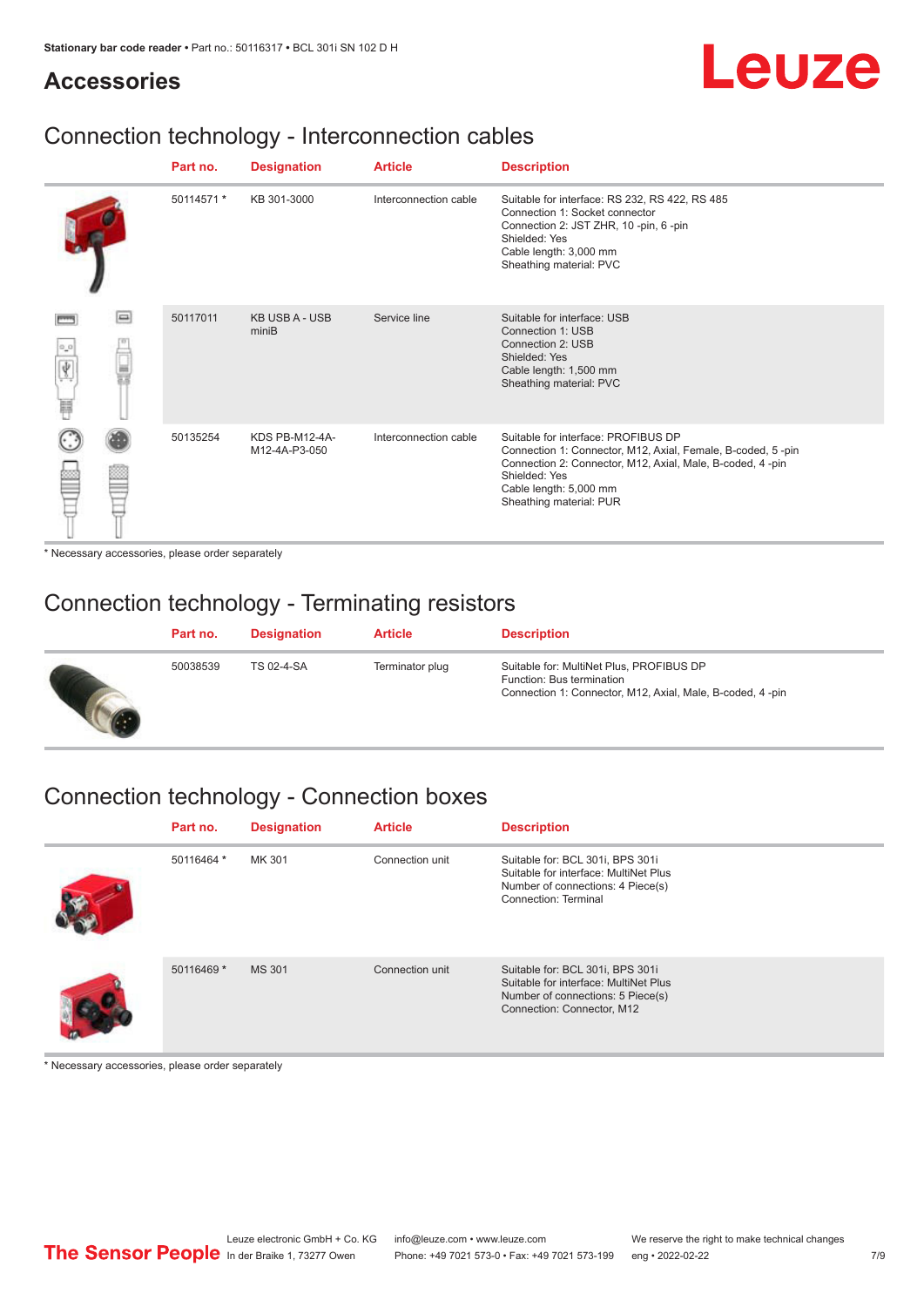#### **Accessories**



#### Mounting technology - Mounting brackets

|            | Part no. | <b>Designation</b> | <b>Article</b>  | <b>Description</b>                                                                                                                                                                            |
|------------|----------|--------------------|-----------------|-----------------------------------------------------------------------------------------------------------------------------------------------------------------------------------------------|
| <b>CON</b> | 50121433 | BT 300 W           | Mounting device | Design of mounting device: Angle, L-shape<br>Fastening, at system: Through-hole mounting<br>Mounting bracket, at device: Screw type<br>Type of mounting device: Adjustable<br>Material: Metal |

#### Mounting technology - Rod mounts

| Part no. | <b>Designation</b> | <b>Article</b>  | <b>Description</b>                                                                                                                                                                                                                                                                     |
|----------|--------------------|-----------------|----------------------------------------------------------------------------------------------------------------------------------------------------------------------------------------------------------------------------------------------------------------------------------------|
| 50121435 | BT 56 - 1          | Mounting device | Functions: Static applications<br>Design of mounting device: Mounting system<br>Fastening, at system: For 12 mm rod, For 14 mm rod, For 16 mm rod<br>Mounting bracket, at device: Clampable<br>Material: Metal<br>Tightening torque of the clamping jaws: $8 \text{ N} \cdot \text{m}$ |

#### Mounting technology - Other

|   | Part no. | <b>Designation</b> | <b>Article</b>  | <b>Description</b>                                                                                                                                 |
|---|----------|--------------------|-----------------|----------------------------------------------------------------------------------------------------------------------------------------------------|
| Ш | 50124941 | <b>BTU 0300M-W</b> | Mounting device | Fastening, at system: Through-hole mounting<br>Mounting bracket, at device: Clampable, Groove mounting, Suited for M4<br>screws<br>Material: Metal |

## Reflective tapes for standard applications

| Part no. | <b>Designation</b> | <b>Article</b>  | <b>Description</b>                                                                                                                                               |
|----------|--------------------|-----------------|------------------------------------------------------------------------------------------------------------------------------------------------------------------|
| 50106119 | REF 4-A-100x100    | Reflective tape | Design: Rectangular<br>Reflective surface: 100 mm x 100 mm<br><b>Material: Plastic</b><br>Chemical designation of the material: PMMA<br>Fastening: Self-adhesive |

#### Services

| Part no. | <b>Designation</b> | <b>Article</b> | <b>Description</b>                                                                                                                                                                                                                                                                                                                                                    |
|----------|--------------------|----------------|-----------------------------------------------------------------------------------------------------------------------------------------------------------------------------------------------------------------------------------------------------------------------------------------------------------------------------------------------------------------------|
| S981020  | CS30-E-212         | Hourly rate    | Details: Compilation of the application data, selection and suggestion of<br>suitable sensor system, drawing prepared as assembly sketch.<br>Conditions: Completed questionnaire or project specifications with a<br>description of the application have been provided.<br>Restrictions: Travel and accommodation charged separately and according to<br>expenditure. |